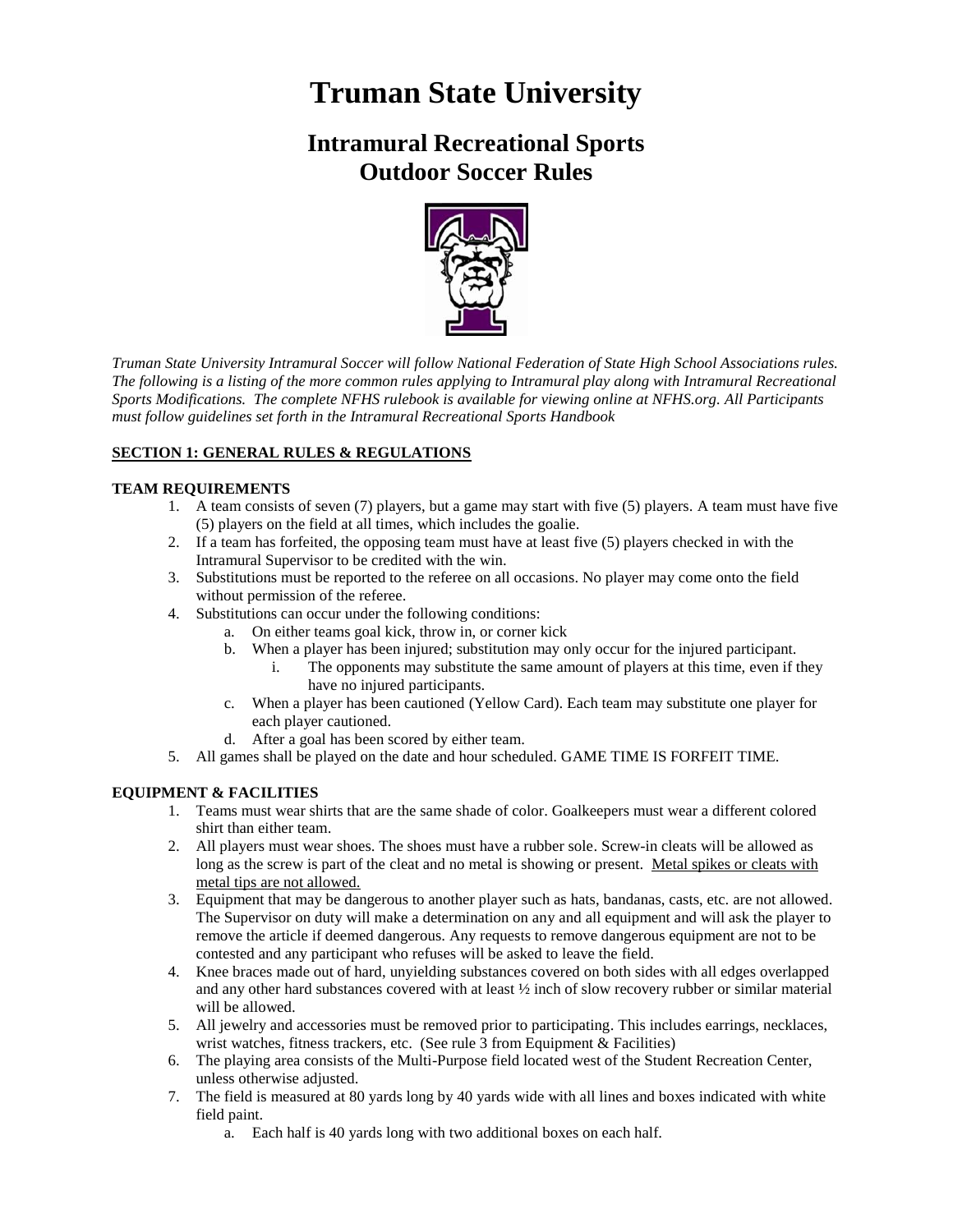- i. 18 yard box: The area where a goalie is allowed to use their hands. If touched by the goalie outside of this box, it is considered a hand ball. Infractions within this box result in a penalty kick if committed by the defensive team. (See 'Free Kicks' for additional clarification).
- ii. 6 yard box: This box is located within the 18 yard box and is the safe area for a 'goal kick'. (See 'Free Kicks' for additional clarification).
- 8. Additional equipment, such as soccer balls and field markers, are provided by the Intramural department.

### **SECTION 2: GAMEPLAY & RULES**

### **LENGTH OF GAME & TIMING**

- 1. The game will consist of two halves. Halves will be eighteen (18) minutes long with a continuous running clock.
- 2. There will be a halftime period at the end of the first half, which will not exceed three (3) minutes.
- 3. There are no timeouts for either team at any time.
- 4. NO injury time will be added on at the end of the game as the clock will stop for all injuries.
- 5. The referee or Supervisor on duty reserves the right to stop the clock at his/her discretion for player(s) actions that violate the spirit of the game as well as any conditions that present a hazard to the participants.

# **THE GAME**

- 1. A coin toss or 'rock, paper, scissors' will determine possession or field selection. The winner can choose when they want to kick off (first or second half) or which side of the field they want to start the game. The loser will get the choice that is left after the winner has decided, whether it be possession or field selection.
- 2. The referee will whistle the ball into play. The kickoff must be taken from the center of the field. Each team must be completely on their own half and the defensive team must be ten (10) yards from the ball at the time of the kickoff. To kick off the ball, it must roll forward. The player who kicked off the ball may not touch the ball until another player touches the ball.
	- a. Violation of the forward rule will result in a retake of the kickoff. All kickoffs are indirect. If the first player to touch the ball is the same player who took the kickoff, the result is a change in possession.
- 3. A goal may be scored during play directly from a direct free kick, penalty kick, corner kick, goal kick, or drop ball. A goal may not be scored directly from an indirect free kick or a throw-in. To score a goal, the ball must completely cross the goal line. After the goal, the ball is returned to the center of the field for another kickoff. The team that gave up the goal will kick off.
- 4. Teams will change ends at halftime. The team that did not kickoff to begin the 1st half will kick off to begin the 2nd half.
- 5. The ball is out of play when it completely crosses the sidelines or the end lines. The referee will blow his/her whistle to signify when the ball is out of play.
- 6. The referee blowing his/her whistle warrants a dead ball (even if inadvertent).
- 7. The ball is still in play if it stays in bounds after rebounding off the goal, referee, or corner flags.
- 8. To restart play, the following methods are used:
	- a. Throw-ins:
		- i. When the ball crosses the sidelines.
		- ii. Players must use both hands to throw the ball in and must be completely out of bounds when using their hands. If the ball never enters play, the same team will retake. A goal may not be scored on a throw in as the play is considered 'indirect'.
		- iii. The player may not throw it into play to themselves and the ball must be touched by another player before the thrower can play the ball.
		- iv. Improper throw in will result in the opposing team being granted the throw in.
	- b. Goal kick:
		- i. When the ball crosses the end line and the offense touched the ball last.
	- c. Corner kick:
		- i. When the ball crosses the end line and the defense touched the ball last. The ball is placed anywhere within the corner arc and kicked. A goal may be scored directly from the corner kick.
	- d. Direct and indirect free kicks:
		- i. Taken after a foul has been called. The official will indicated if the kick is direct or indirect. (See 'Free Kicks' for additional clarification)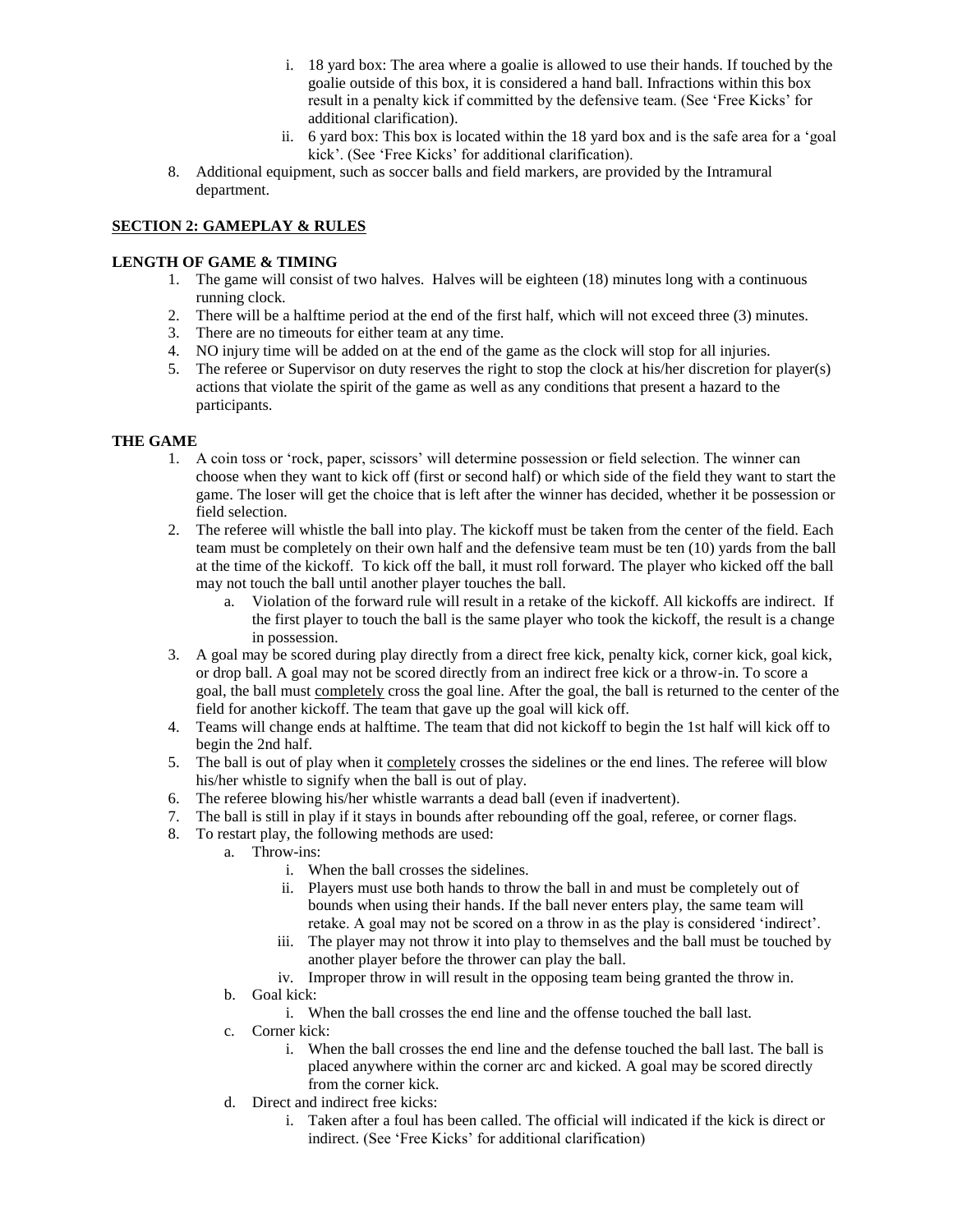- e. A drop ball:
	- i. Will be called when play is stopped due to an injured player, inadvertent whistle or when it is not clear whom the ball last touched before going out of bounds. A drop ball is when the referee drops the soccer ball between one player from each team; the ball has to touch the ground before it can be kicked by either player.
- 9. End of Game:
	- a. The ball is dead at the moment the whistle sounds to end either half. The whistle shall sound when time expires, there is no injury time.
	- b. A goal cannot be scored if the ball was in the air when the whistle was blown; the ball must have completely crossed the goal line.
	- c. Time may be carried over only for a penalty kick. If the ball touches the goalkeeper during a penalty kick, before passing between the posts or after the expiration of time, the goal is good. If necessary, time of play shall be extended at the end of either half to allow a penalty kick to be taken. If a penalty kick is taken after the expiration of time, only the kicker may play the ball once with the goalkeeper in place.
- 10. Mercy Rule:
	- a. If a team is ahead by seven (7) or more goals at halftime or by five (5) or more goals with five minutes or less remaining in the second half, the game will end. At the same time, if a team is ahead by four (4) goals and is deemed to be stalling, the officials have the option to end the game and sportsmanship points may be deducted.
- 11. Tie Games
	- a. During the regular season, tie games will stand. During playoffs, ties will be broken using a penalty kick shootout. (See 'Playoff Adjustments' for additional playoff rules).

#### **PLAYOFF ADJUSTMENTS**

- 1. Playoff games ending in a tie must go to shootouts immediately following the conclusion of the second half. There will be a brief period for teams to select who will participate in the shootout before the series begins.
	- a. Any five players from each team (including the goalkeeper), that were on the field at the end of the second overtime, will be selected by the team to shoot.
	- b. The goalkeepers will be the same as the goalkeepers from the end of the second half.
	- c. There will be a coin flip or 'rock, paper, scissors' at the end of the second half and the winner chooses to kick first or second.
	- d. Each team has a total of 5 penalty kicks and will alternate each shot. No rebounds are allowed.
	- e. The kicker must wait for the official to start the play on each kick, which is indicated by the whistle.
	- f. The goal keeper must stay on the endline until the ball has been kicked. However, lateral movement is allowed prior to the kick occurring.
	- g. Once the approach to the ball has been started, the kicker's movement may not be interrupted. A continuous forward motion throughout the approach is necessary. If continuous motion does not occur, this will result in a retake, regardless of whether a goal was scored. A second consecutive infraction results in an attempt and a no goal indicated.
- 2. If the score is tied at the end of the shootout, a sudden death shootout will be held, with any player on or off the field eligible to shoot. A player may not shoot twice unless all other players checked in for the game have shot once.
	- a. The sudden death shootout will have each team alternate kicks until a winner is determined.

#### **SECTION 3: RULE CLARIFICATIONS**

### **SLIDE TACKLES**

- 1. Slide tackles are illegal in Intramural Soccer.
- 2. Slide tackles are left up to the official's discretion whether or not the tackle will warrant a yellow card, red card, or no call.
	- a. Example: If there is no one around and the player is making a play for the ball it could be considered a no call. If contact is made or a near miss occurs (official's discretion), it will be considered a slide tackle with the possibility of a yellow or red without warning. A red card will result in an ejection and a fair in sportsmanship.
- 3. Two ejected players on a team in the same game will result in forfeiture of the game and a '1' "Sportsmanship Rating".
- 4. A goalkeeper may leave his/her feet to play the ball, as long as they do not play the ball with their feet. A goalkeeper leaving his/her feet within 6 feet of another player must do so with their legs in a bent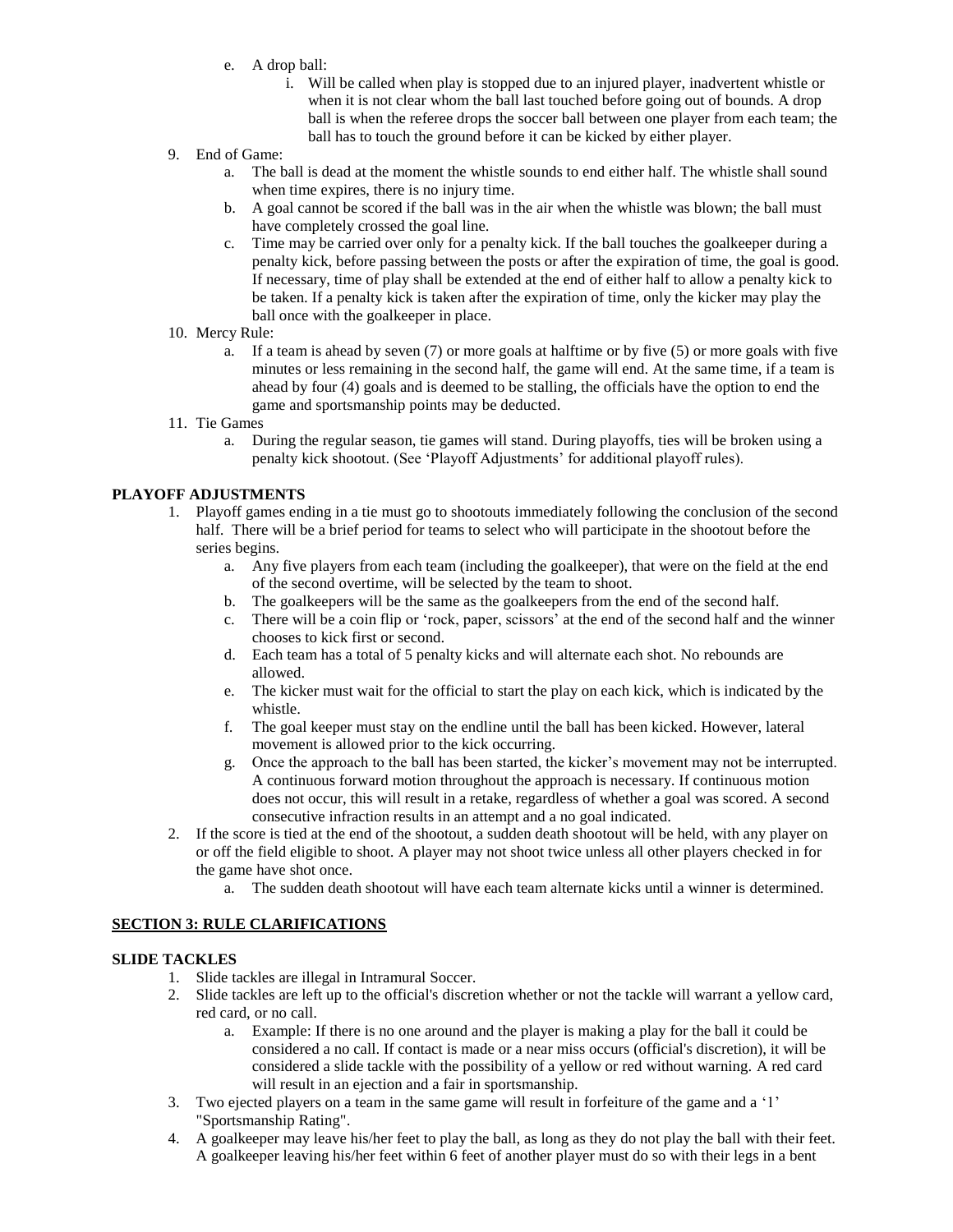position and may not at any time attempt to play the ball with their feet while on the ground. Doing so will be deemed a slide tackle.

# **FOULS & MISCONDUCT**

- 1. There is no offside call.
- 2. Kicking-Striking-Tripping-Jumping
	- a. A player shall not intentionally attempt to kick, strike, or jump at an opponent.
		- i. Penalty: Direct free kick.
	- b. A goalkeeper may not intentionally strike or attempt to strike an opponent by throwing the ball at the opponent.
		- i. Penalty: Direct free kick
	- c. A player shall not intentionally trip an opponent.
		- i. Penalty: Direct free kick
- 3. Handling
	- a. A player shall be penalized for intentionally handling, carrying, striking or propelling the ball with a hand or arm.
		- i. Penalty: Direct free kick.
	- b. If a player handles the ball on an obvious (official's judgment) goal-scoring play, the goal will count and the player will be issued a yellow card.
	- c. Unintentional handling occurs when the ball strikes the hands or arms of a player who has not moved the hands or arms to play the ball. This shall not be penalized.
	- d. A player shall not hold, push or impede an opponent with hands or arms extended from the body.
		- i. Penalty: Direct free kick.
- 4. Charging
	- a. A player shall not intentionally charge an opponent unfairly. An unfair charge is one in which a player does not use shoulder-to-shoulder contact with an opponent, does not have arms and elbows close to the body, and has at least one foot on the ground and the ball within playing distance.
		- i. Penalty: Direct free kick.
	- b. A player having one or both feet on the ground shall not charge into an opponent that has no feet on the ground.
		- i. Penalty: Direct free kick.
	- c. A player shall not charge into the goalkeeper in the penalty area.
		- i. Penalty: Direct free kick.
			- 1. An official shall disqualify any player who flagrantly fouls the goalkeeper in possession of the ball.
			- 2. Possession or control of the ball is when the goalkeeper has the ball trapped by either or both hands or when bouncing it to the ground or when releasing the ball into play. Players should release any forward pressure on a ball when the goalie has possession of the ball.
			- 3. Outside the penalty area, the goalkeeper has no more privileges than any other player does.
				- a. Note: When goalkeepers put the ball on the ground, they relinquish their rights as goalkeepers.
- 5. Dangerous Play
	- a. In the opinion of the official, all high kicks above the waist in a dangerous manner will be prohibited.
		- i. Penalty: Indirect free kick.
- 6. Obstruction
	- a. Obstruction is the intentional act by a player, not in possession of the ball or not attempting to play the ball, of running between an opponent and the ball or using the body as an obstacle. A player may only obstruct an opponent from the ball legally if the player is within a leg's length of the ball with the ability to play it.
		- i. Penalty: Indirect free kick.
	- b. The goalkeeper in possession of the ball shall not be interfered with or impeded in any manner by an opponent. This includes the act of bouncing the ball or dropping the ball for a kick or attempting to throw the ball.
		- i. Penalty: Indirect free kick
- 7. Goalkeeper Restrictions
	- a. From the moment the goalkeeper takes control of the ball with the hands in the penalty area, the goalkeeper is penalized if they have not released the ball into play within six (6) seconds.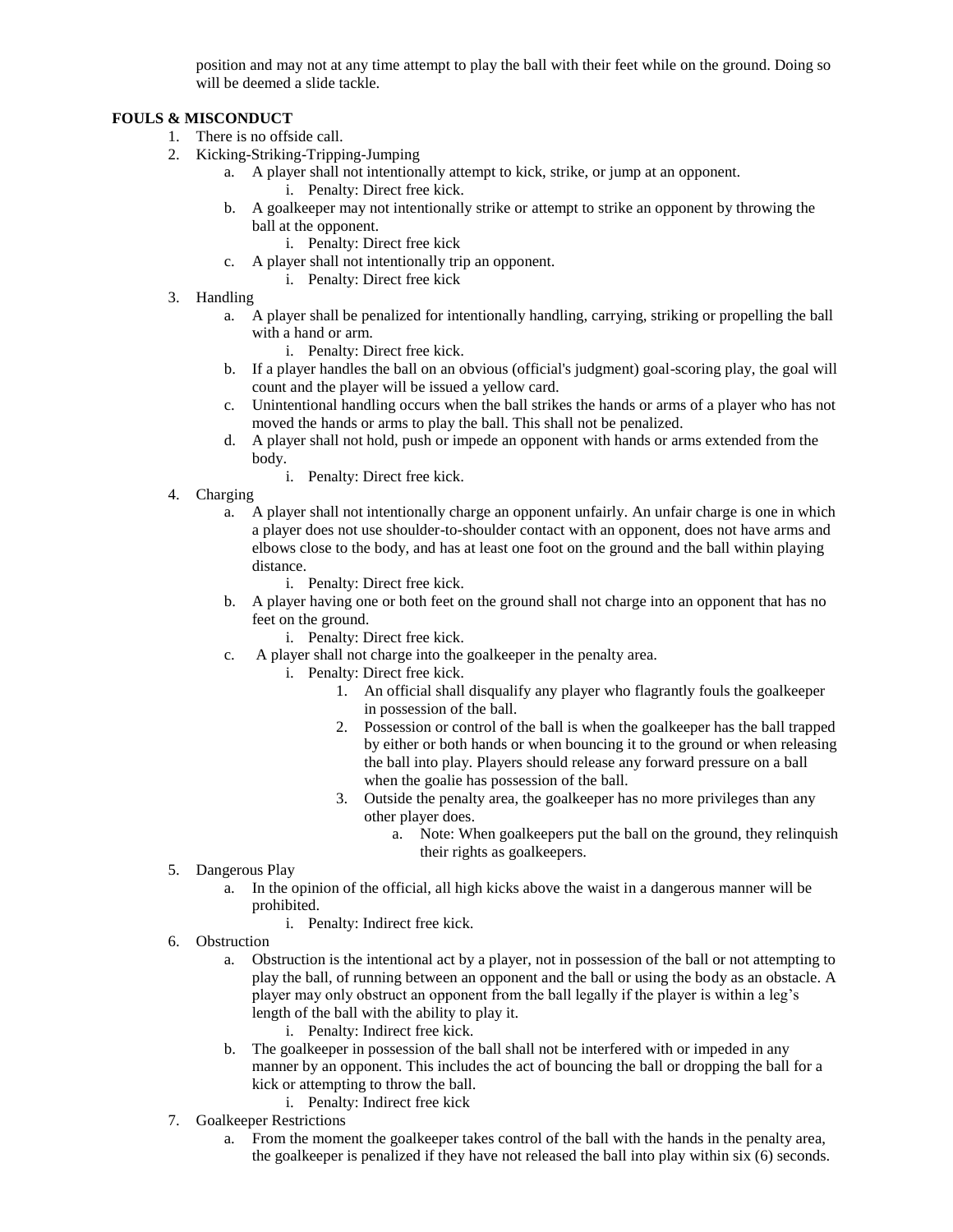This includes bouncing or throwing the ball into the air and catching it again, without releasing it into play. The ball must be played by another player for the goalie to be allowed another six (6) seconds.

- i. Penalty: Indirect kick
- b. A goalkeeper shall not touch the ball with his/her hands after receiving a throw-in or a deliberate kick by a teammate.
	- i. Penalty: Considered a handball outside of the box and results in an indirect free kick. Inside the box, the play will result in a penalty kick.
- 8. Misconduct
	- a. A player is cautioned and shown the yellow card if he/she commits any of the following offenses:
		- i. is guilty of unsporting behavior
		- ii. shows dissent by word or action
		- iii. persistently infringes the Laws of the Game
		- iv. delays the start of the game
		- v. fails to respect the required distance when play is restarted with a corner kick or free kick
		- vi. enters or re-enters the field of play without referees permission
		- vii. deliberately leaves the field of play without the referee's permission
		- viii. denies the opposing team a goal or an obvious goal-scoring opportunity to an opponent moving towards the player's goal by an offense punishable by a free kick
	- b. player is sent off and shown the red card if he/she commits any of the following offenses:
		- i. is guilty of serious foul play
		- ii. completed disregard for player safety
		- iii. is guilty of violent conduct
		- iv. spits at an opponent or any other person
		- v. uses offensive, insulting or abusive language to opponent or official
		- vi. receives a second yellow card in the same match
		- vii. An official shall disqualify any player who flagrantly fouls the goalkeeper in possession of the ball. Possession or control of the ball is when the goalkeeper has the ball trapped by either or both hands, when bouncing it to the ground, and when releasing the ball into play. Outside the penalty area, the goalkeeper has no more privileges than any other player does.
			- 1. Note: When goalkeepers put the ball on the ground,
				- they relinquish their rights as goalkeepers.
- c. Two ejected players on a team in the same game will result in forfeiture of the game.
- 9. Team Caution
	- a. A team caution is disciplinary action facing an entire team as a result of a violation by a player of that team.
	- b. A team caution may be for, but not limited to, the following violations:
		- i. Encroachment on free kicks
		- ii. Intentional handballs by the defense
		- iii. Unnecessary delay
		- iv. First slide tackle
	- c. Once a team caution is issued, if any player from that team commits the same foul, that player is ejected.
- 10. Fans and coaches must stay off the field at all times. Continued violations of this rule will result in a yellow card for the captain. If they continue to violate this rule, the captain will be ejected. Another captain will then be appointed and the preceding rules will be applied accordingly.
- 11. The team which kicked the ball out of bounds is responsible for retrieving the ball and returning it to the goalie or official. Excessive delay may result in a yellow card, which will be issued to the team captain.
	- a. NOTICE: Any participant who leaves the field of play for equipment retrieval should be aware of any hazards outside the field of play such as streets, parking lots, etc.

#### **FREE KICKS**

- 1. Description of a free kick:
	- a. Free kicks shall be classified as "direct" from which a goal may be scored against the offending team or "indirect" from which a goal may not be scored unless the ball is played by another player from either team.
	- b. Any player of the offended team may take all free kicks in any direction.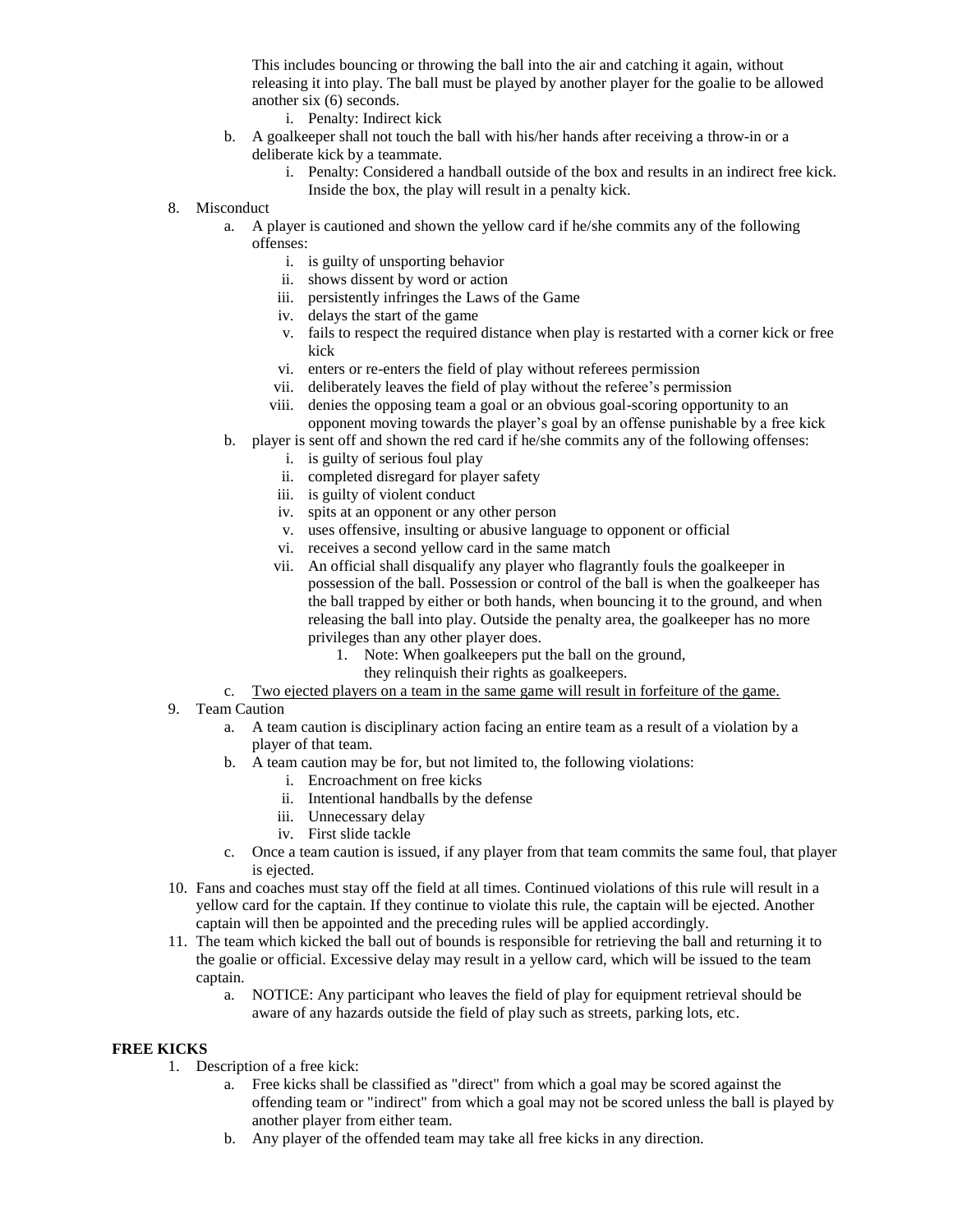- 2. Direct kick offenses:
	- a. Tripping/kicking or attempting to trip/kick an opponent.
	- b. Deliberately handling ball.
	- c. Pushing/Holding.
	- d. Unfair charging.
	- e. Charging the goalkeeper in possession of the ball.
	- f. Striking or attempting to strike an opponent.
	- g. Jumping at an opponent.
	- h. Using foul or abusive language or spitting at other persons.
	- i. Slide tackle
- 3. Indirect free kick offenses:
	- a. Leaving the field of play without permission.
	- b. The kicker playing the ball next after a kickoff, free kick, penalty kick, goal kick or corner kick or the thrower playing the ball before another player plays the ball.
	- c. Obstruction
	- d. High Kick (Dangerous Play)
	- e. Goalkeeper delay
- 4. Rules free kick:
	- a. Opposition players must be at least 10 yards from the ball until it is kicked, unless standing on their own goal line between the goalposts. If the kick is by a team in its own penalty area, defenders must also be out of the penalty area until the ball clears the penalty area. The ball must be stationary and may be kicked in any direction. After the kick, any player except the kicker may play the ball.
- 5. Penalty kick:
	- a. When taken:
		- i. A penalty kick is awarded for any infringement of the rules by the defending team within the penalty area. The foul must be deliberate. A penalty kick can be awarded regardless of the position of the ball, if the infraction by the defending team is committed in the penalty area. A goal may be scored directly from a penalty kick.
	- b. How taken:
		- i. The penalty kick is taken from any place on the penalty mark line. When it is being taken, all players (except for the kicker and the opposing goalkeeper) shall be within the field of play but outside the penalty area and at least ten yards away from the penalty mark. The opposing goalkeeper may move laterally, but is not permitted to advance off the goal line until the ball has been kicked by the offensive player. If the goalkeeper crosses the goal line before the player taking the kick has contacted the ball, the referee will allow the play to finish. If the player scores, the kick will be good, and will stand. If a goal is not scored, a re-kick will be awarded to the player taking the kick. The player taking the kick must kick the ball forward in order for it to be in play. If the ball is not put into play properly, the kick must be retaken. If the ball hits the goalpost or the crossbar and returns to play, the kicker may not play the ball until another player has played it. The goalkeeper may not be substituted for on a penalty kick unless they were injured during the infraction. The kicker must wait for the official to start the play. The distance for a penalty kick is 12 yards from the goal line.
	- c. Infringements on penalty kick.
		- i. During a penalty kick, any encroachment by the defending team or forward movement by the defending goalkeeper is not penalized if the goal is scored. If a goal is not scored, the kick is retaken. If there is an infringement by the attacking team and the ball enters the goal, the goal does not count and the kick shall be retaken. If there is an infringement by the attacking team and the ball does not go into the goal, there is no re-kick. If the ball rebounds into play, the game shall be stopped and restarted with an indirect free kick for the defending team at the spot of the foul. If the ball is saved and held by the goalkeeper, play shall continue. In cases where players from both teams are guilty of infringements, the kick shall be retaken regardless of the outcome of the kick.
- 6. Goal Kick:
	- a. When taken:
		- i. A goal kick is taken by a member of the defending team when the ball passes completely over the goal line, either in the air or on the ground, having last been touched by a member of the offensive team.
	- b. How taken: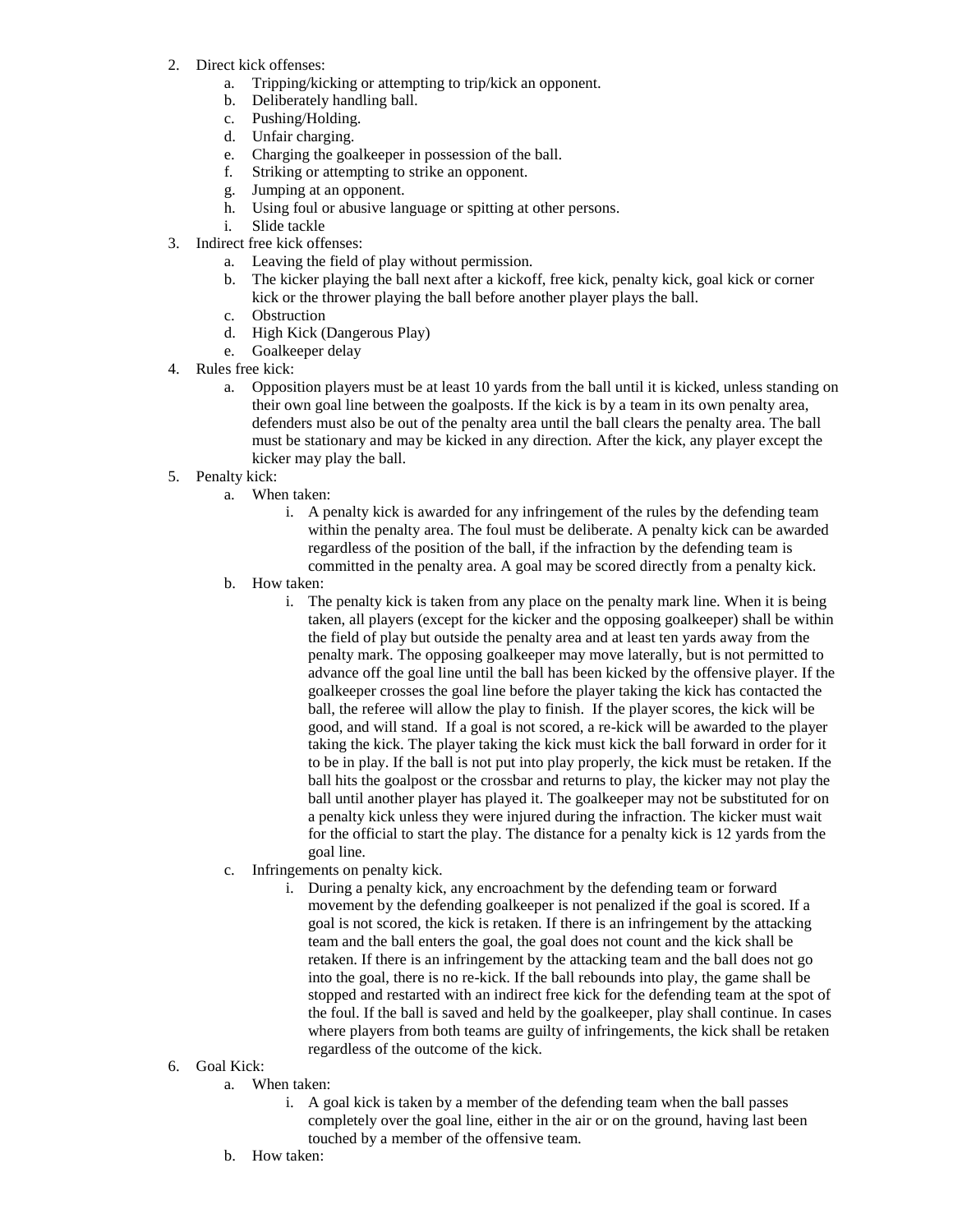- i. The ball is placed on the ground from any point in the goal area nearest to where it crossed the goal line. The ball must be kicked beyond the penalty area, or the kick will be retaken. The goal kick is a direct kick.
- 7. Corner kick:
	- a. When taken :
		- i. A corner kick is taken by a member of the attacking team when the ball passes completely over the goal line, either in the air or on the ground, having last been touched by the defending team.
	- b. How taken:
		- i. A member of the attacking team shall take a kick from within one yard of the nearest corner. A goal may be scored directly from a corner kick. The opposing team shall not approach within 10 yards of the ball until the ball has been kicked, if the opposing team approaches within 10 yards the kick is retaken. The kicker may not play the ball until another person has touched it. If the ball hits the goalpost and rebounds towards the kicker, he/she still cannot play the ball until another player has touched it.

#### **SECTION 4: GAME VARIATIONS**

#### **CO-REC MODIFICATIONS**

- 1. A regulation team consists of seven (7) players, which includes the goalkeeper. A team may play with a minimum of five (5) players.
	- a. The possible combinations are  $(4f/3m)$ ,  $(3f/4m)$ ,  $(3f/3m)$ ,  $(2f/3m)$ ,  $(3f/2m)$ .
- 2. In the case of a penalty kick, the person taking the kick must be of the same gender as the person who was fouled originally.
	- a. Example: a female is fouled in the penalty area, the penalty kick must be taken by a female
- 3. If in the overtime period a shootout occurs, teams must alternate penalty shot takers between male and female. Teams may elect to shoot in the m/f/m/f/m order or the f/m/f/m/f order.
- 4. Mercy Rule:
	- a. If a team is ahead by seven (7) or more goals by the end of the first half or by seven (7) or more goals with five minutes or less remaining in the second half, the game will end. At the same time, if a team is ahead by six (6) goals and is deemed to be stalling, the officials have the option to end the game and sportsmanship points may be deducted.

#### **SECTION 5: MISCELLANEOUS INFORMATION**

#### **PROTESTS**

- 1. Protests shall not be received or considered if they are based solely on a decision involving the accuracy of a judgment call. Only rule interpretations may be protested.
- 2. A protest must be made with the Supervisor immediately following the call in question or before the next whistle.
- 3. Protests involving ineligible players may be made any time before the game or upon the participant entering the game. All eligibility protests will be marked by Supervisor as being played under protest, but will complete the game. A written protest must be submitted to the Director by noon the following day in order for the protest to be heard. Protests that do not follow these guidelines will not be heard.

### **PLAYER/PARTICIPANT CONDUCT**

- 1. We will hold all participants and spectators to a high degree of sportsmanship. This includes respect to authority, other participants and other spectators. Intramural officials may cite any participant or spectator with acts of non-sportsman-like conduct, and we may link spectators to participants for the purposes of assessing penalties.
- 2. Intramural staff may eject participants and spectators from any contest and/or event facility for acts of non-sportsman-like conduct. Those ejected for any reason may not participate in any further intramural activities until arranging a meeting with the Director of Intramurals to discuss reinstatement.
- 3. The Intramural Department, in coordination with the Office of Citizenship and Community Standards, will potentially suspend any person ejected from competition two times during the academic year (in any sport or combination thereof) for the remainder of the academic year. If the ejection occurs in the last game of a school year, the penalty will carry over to the next school year, if warranted. These cases are reviewed before a suspension is assessed and handed down.